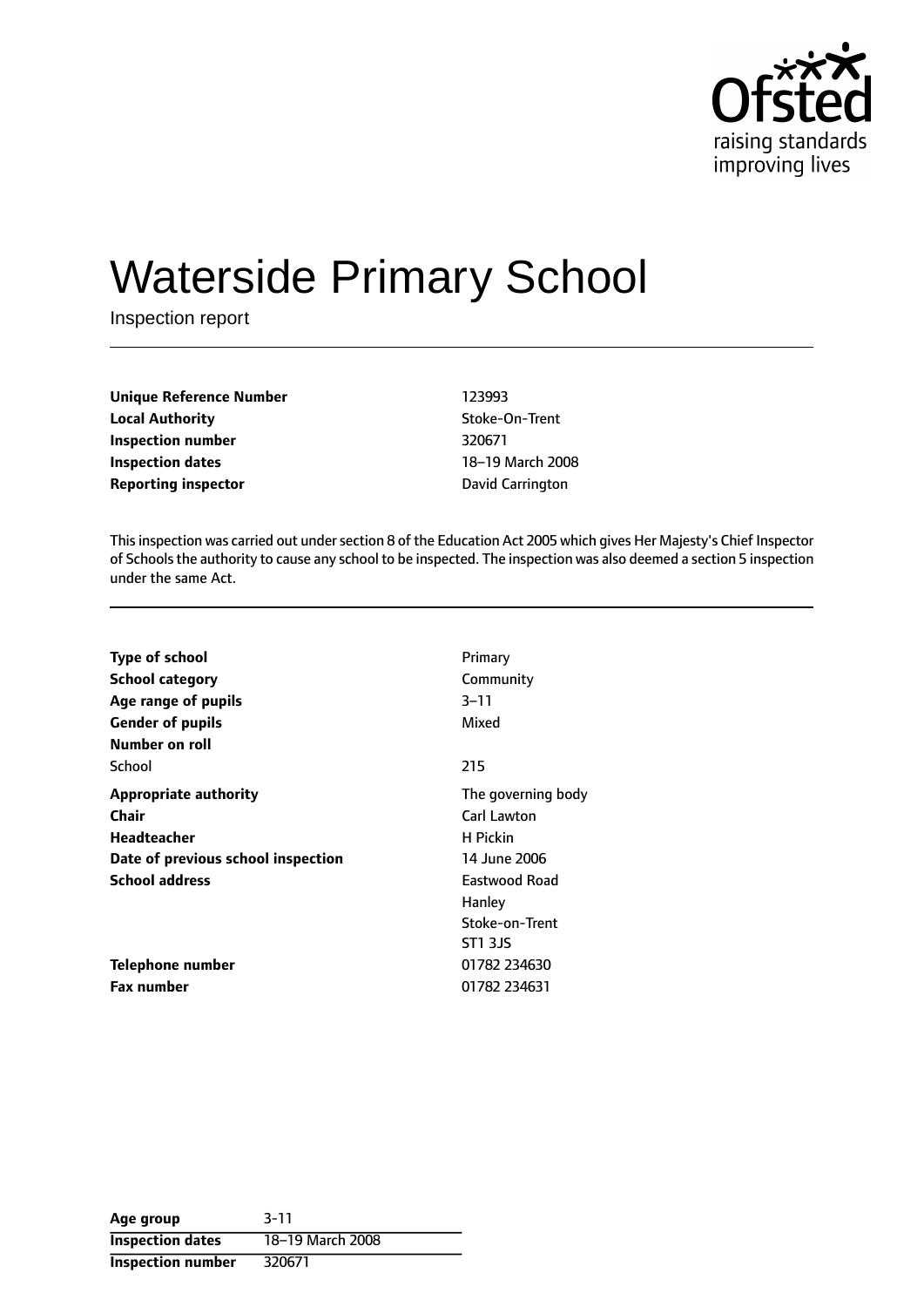.

© Crown copyright 2008

#### Website: www.ofsted.gov.uk

This document may be reproduced in whole or in part for non-commercial educational purposes, provided that the information quoted is reproduced without adaptation and the source and date of publication are stated.

Further copies of this report are obtainable from the school. Under the Education Act 2005, the school must provide a copy of this report free of charge to certain categories of people. A charge not exceeding the full cost of reproduction may be made for any other copies supplied.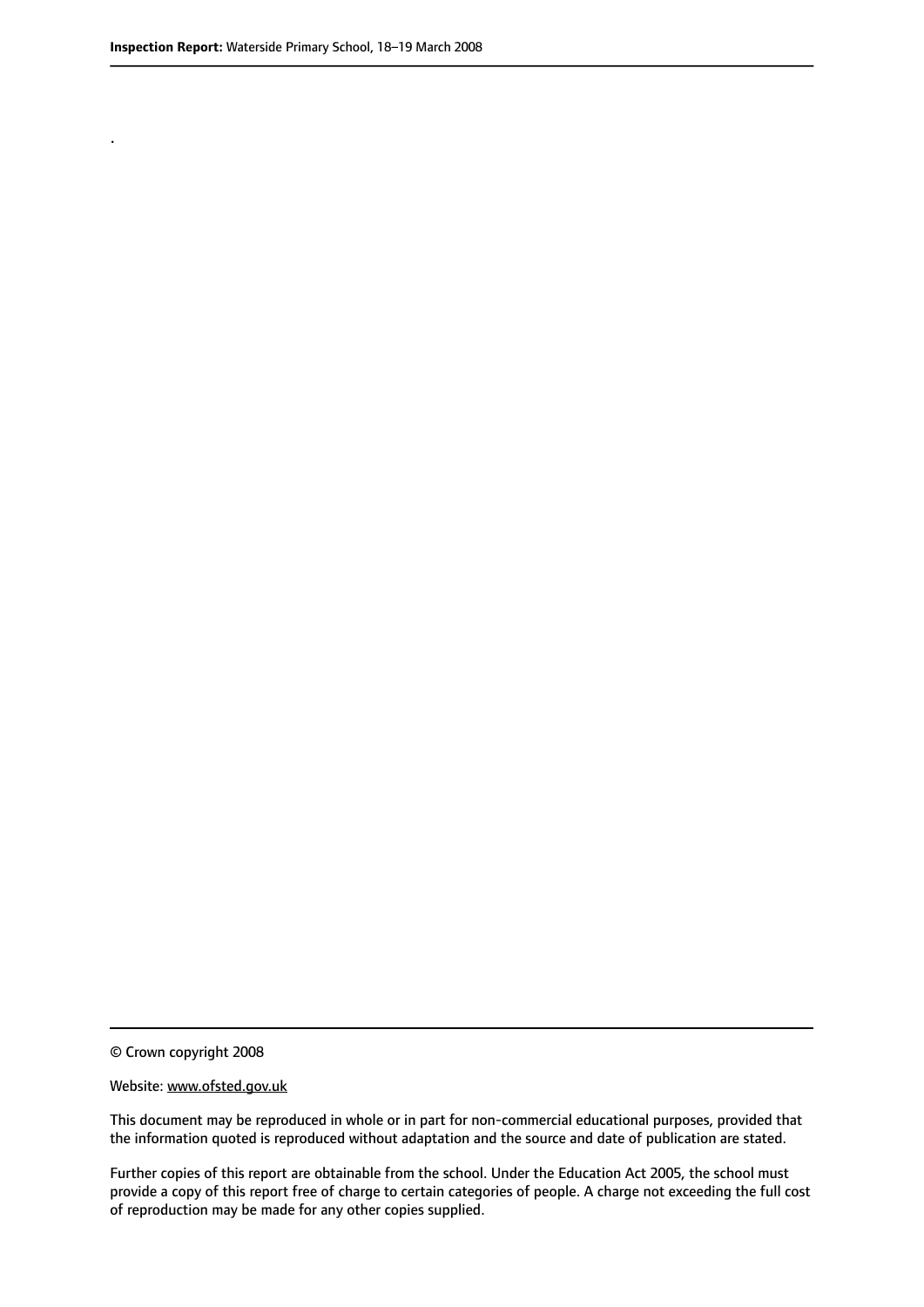# **Introduction**

The inspection was carried out by four Additional Inspectors.

## **Description of the school**

This average sized primary school moved into new buildings at the start of 2007. Just under a half of the pupils come from minority ethnic backgrounds and the proportion speaking English as an additional language is over twice that found in most primary schools. An above average proportion of pupils do not complete all of their primary education at the school. The number of pupils with learning difficulties and/or disabilities is less than in other schools of a similar size. Many families in the area experience considerable hardship. The attainment of children when they start in the nursery is low. When the school was last inspected it was judged to require special measures.

#### **Key for inspection grades**

| Grade 1 | Outstanding  |
|---------|--------------|
| Grade 2 | Good         |
| Grade 3 | Satisfactory |
| Grade 4 | Inadequate   |
|         |              |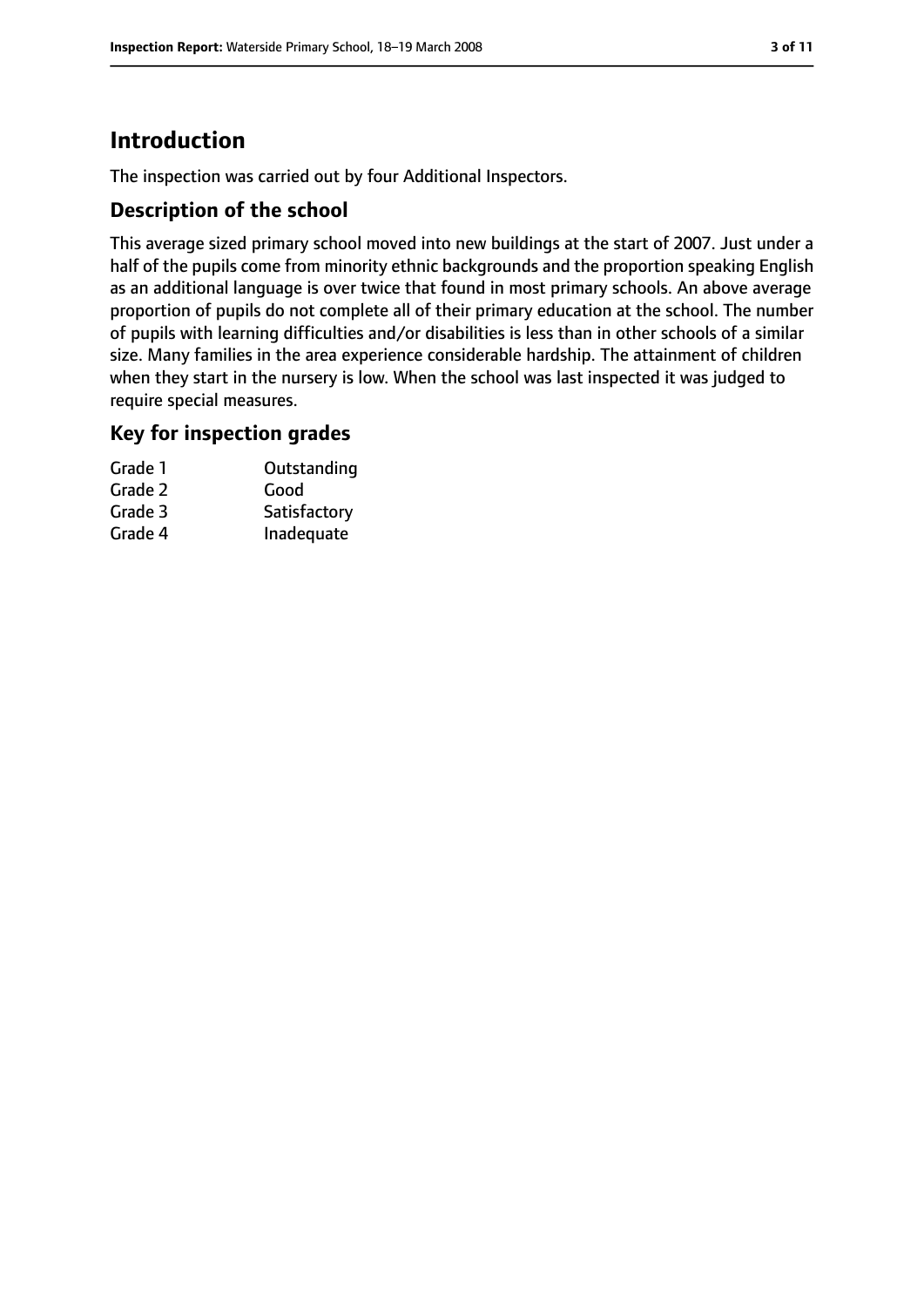# **Overall effectiveness of the school**

#### **Grade: 3**

In accordance with Section 13 (4) of the Education Act 2005, HMCI is of the opinion that the school no longer requires special measures.

Waterside Primary School provides a satisfactory education for its pupils. Since June 2006, it has made good progress in correcting the many weaknesses which affected the school. The headteacher has provided good leadership with very clear focus on improving the key things that contribute to pupils' good learning. Good leadership and management have led to considerable improvement in teaching quality, which is now good. Pupils are now learning well in lessons in all parts of the school. This is influencing standards, which are rising, and are average at the end of Year 6, although fewer pupils than might be expected reach the higher levels in their work. The good teaching and learning are fairly recent accomplishments and the full impact on pupils' overall achievement has yet to filter through. Thus, achievement is satisfactory for pupils from all ethnic backgrounds, but it is improving steadily.

Pupils' personal development is satisfactory. Attendance has been improved and is now average. Pupils' preparation for the next step of their education and life outside school is also satisfactory because of the sound development of their literacy and numeracy skills. Pupils generally behave well, and lessons are much more settled and productive than they were. This is due to teachers' raised expectations of behaviour and work. There is much enjoyment of learning. Pupils' contribution to their own, and the wider, community is good and pupils have satisfactory knowledge of how to keep safe and healthy.

The curriculum is satisfactory. It has a number of strengths, including the programme of out ofschool activities and the development of pupils' creativity in art, music and drama. The school has an almost unique partnership with Glyndebourne Opera, which makes an outstanding contribution to pupils' cultural awareness. Indeed, while pupils' spiritual, moral, social and cultural development is satisfactory overall, spiritual and cultural development is good. A task for subject leaders is to make more of the cross-curricular links and use of information and communication technology (ICT) that will further improve pupils' knowledge, skills and understanding, especially in reading and writing. The curriculum for children in Nursery and Reception is good.

Pupils' welfare is well taken care of. The school works in good partnership with others to ensure pupils' needs are met. Academic guidance has improved since the previous inspection and is satisfactory. However, opportunities for pupils to talk in lessons about how well they think they are doing, and teachers' use of comments in marking to show pupils the next step in their work, are inconsistent. There is some very good practice in both, but this has not been shared widely enough.

The many improvements in school are due to the good quality of leadership and management. The school made a slow start to improvement after the previous inspection but once leaders realised the school could not continue to operate in the way it had, the headteacher and senior leaders were resolute that the school would do much better. Systems are now in place to check rigorously that teaching, learning, and pupils' achievement are good enough. Governors have updated their knowledge and skills and are an effective power for improvement. They continually question the school's effectiveness in order to ensure it moves ahead rapidly. School self-evaluation became more honest and accurate with these improvements in leadership. The school has satisfactory capacity to maintain its rate of advance. At present, subject leaders are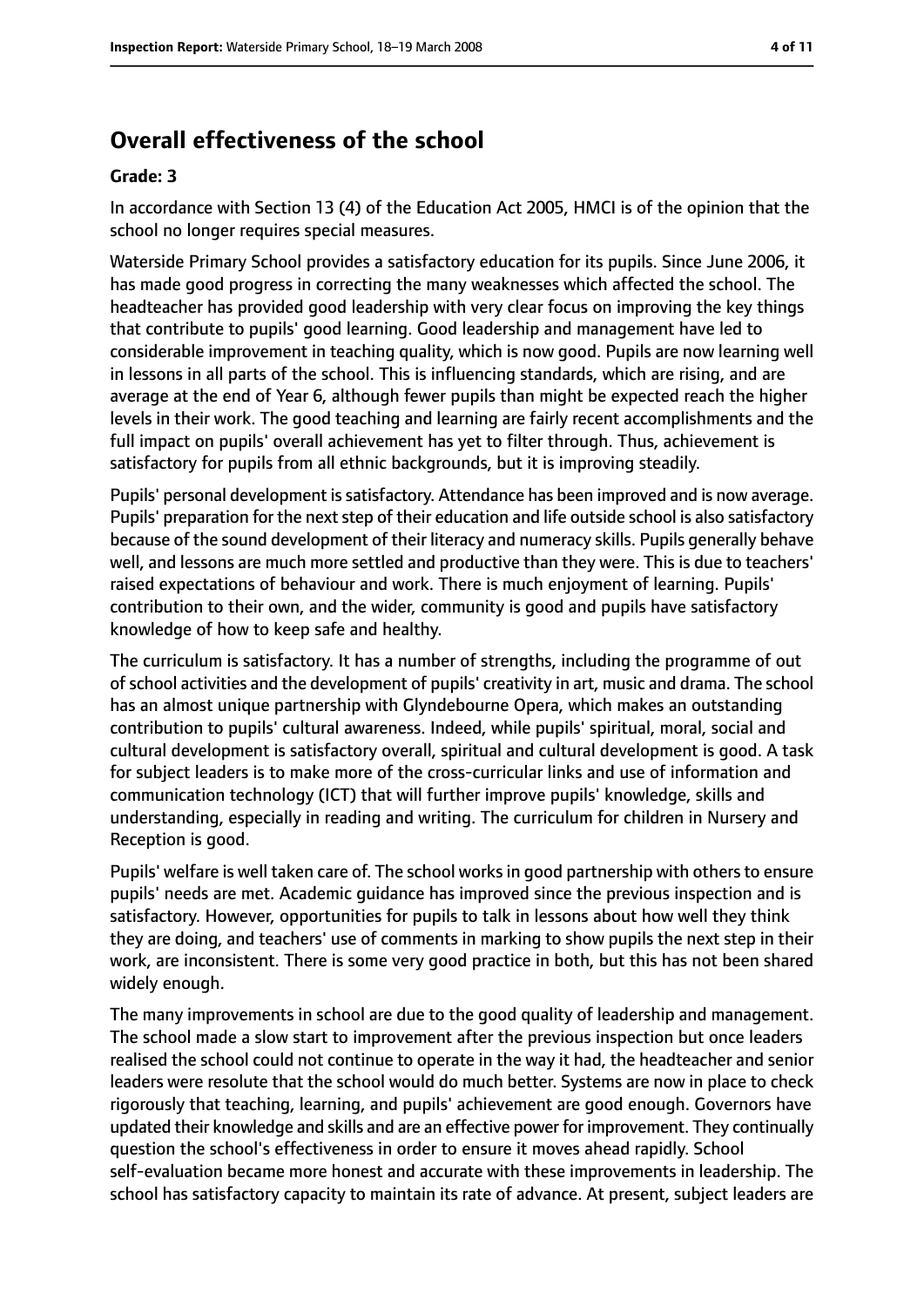still developing their expertise to match the strengthsshown by senior leaders. There is, however, recognition amongst all the adults in school that more work has to be completed in order to strengthen the school's effectiveness further.

## **Effectiveness of the Foundation Stage**

#### **Grade: 2**

The Foundation Stage continued as a strength through the school's period of lowest effectiveness. This was because provision in Nursery and Reception was well led and the quality of teaching and the curriculum was good. This has continued to the present. The children make good progress because their needs are met effectively. The stimulating curriculum provides many opportunities for them to work independently or alongside an adult. Therefore, a good blend of independent investigation and staff led work helps the children build skills and knowledge effectively in all six areas of learning. The children make quicker progress in their work inside the classrooms than they sometimes do when working outside. Activities outside are not always closely enough observed and guided by adults. By the end of Reception most children still have not achieved all their learning goals because they had so many gaps in their learning when they started in Nursery. It is clear, though, that they have added well to their skills and knowledge.

## **What the school should do to improve further**

- Raise the proportion of pupils who reach the higher levels in their work.
- Improve the effectiveness of middle managers in assisting the school to maintain its improvement.
- Give pupils enough opportunities to assess their own progress and improve teachers' marking to show pupils the next step in their learning.

A small proportion of schools whose overall effectiveness is judged satisfactory, but which have areas of underperformance, will receive a monitoring visit by an Ofsted inspector before their next section 5 inspection.

# **Achievement and standards**

#### **Grade: 3**

Standards are below average when children leave Reception, and pupils in Year 2 are also working at below average levels. In Year 6, standards are currently broadly average. The school has worked successfully to ensure the proportion of pupils working at the expected level matches the proportion found nationally. However, it has yet to make sure enough pupils reach the higher Level 3 in Year 2 and Level 5 in Year 6. The amount of challenge provided for pupils likely to reach this level is improving now, but it is too early for this to have had enough impact.

Achievement in mathematics is accelerating at a faster rate than that in reading and writing. There are, however, some new approaches to teaching reading and writing that are showing a positive influence on pupils' progress.

Pupils who speak English as an additional language share the same satisfactory achievement as the other pupils. Provision for them is improving steadily. The same holds for pupils with learning difficulties and/or disabilities.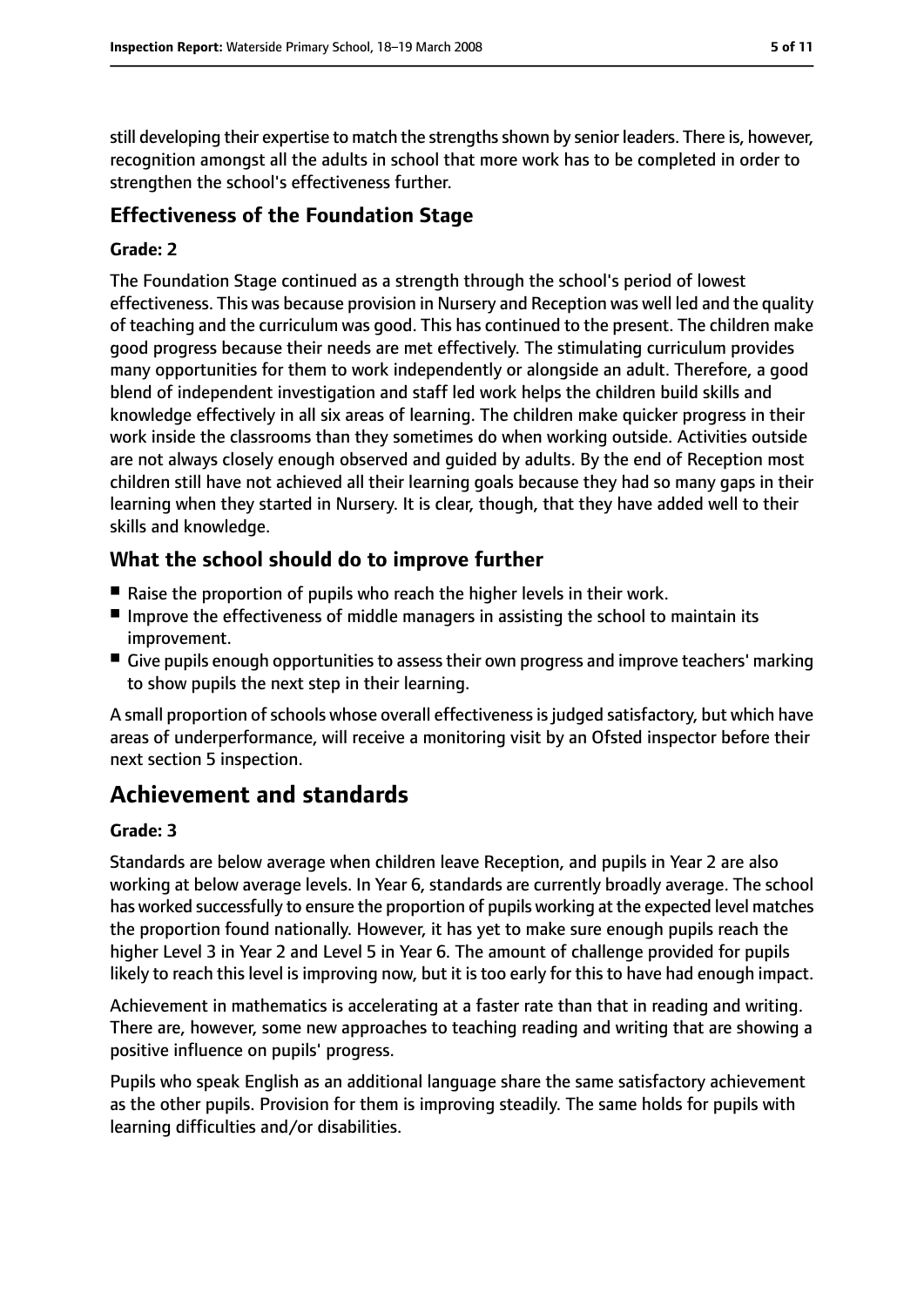# **Personal development and well-being**

#### **Grade: 3**

Learning is good because pupils have positive attitudes, work hard and collaborate well with others. They are polite and considerate and listen well to their teachers. Behaviour is good on the whole, although in a few lessons some pupils are restless when they have to listen for long periods. There could be more opportunities for pupils to develop independence in working and to take on more responsibility. When given responsibilities, such as helping the youngest children, pupils carry them out with efficiency and enthusiasm. The personal, social and emotional development of children in Nursery and Reception is good.

Pupils' awareness of how to keep healthy and safe is satisfactory. Pupils do not always make healthy choices for their lunch boxes, although the salad bar is popular amongst pupils who take school meals. Most pupils are alert to safety issues and their understanding of environmental issues is good.

Attendance levels have risen well due to the school's innovative approach in encouraging pupils to attend regularly. The use of mobile phone texting to alert parents to their responsibility for their child's regular attendance and good punctuality is working most successfully.

# **Quality of provision**

## **Teaching and learning**

#### **Grade: 2**

After a period in 2006 to 2007, when the quality of teaching was beset with problems such as staff absence, inadequate expectations, lack of pace to learning and weaknesses in behaviour management, school leaders took firmer command of the situation and started the process of successful improvement. Now, teaching quality is good in all classes. One of the key strengths is the effective partnership between teachers and teaching assistants in ensuring pupils' work is matched fully to working levels and is challenging enough. Pupils who speak English as an additional language work hard and are as successful as other pupils because their needs are met effectively. Higher attaining pupils, however, are only just beginning to be stretched sufficiently, and work is still occasionally undemanding.

Many lessons sparkle. Classrooms are inviting places to work and display is used to set targets and to share and celebrate good achievement. Pupils have good knowledge of what they are expected to learn and work purposefully to meet their targets. Humour is a very marked aspect of the work. Pupils say their lessons are fun. Teaching is good in Nursery and Reception because it is successful in providing interesting work that enthuses the children. Through the school, though, ICT is not used enough in lessons to help pupils build their knowledge and skills.

## **Curriculum and other activities**

#### **Grade: 3**

The curriculum has been consolidated soundly so it covers all the necessary subjects and assists pupils effectively in their personal, social and health education. The focus on English and mathematics is rightly at the heart of the curriculum. However, cross-curricular links to help pupils improve pupils' basic skills are not fully developed. This is particularly the case for ICT.

The art curriculum is strong and is a particular favourite of the pupils. There are many out of school activities and visits that enhance the work of pupils and contribute to their raised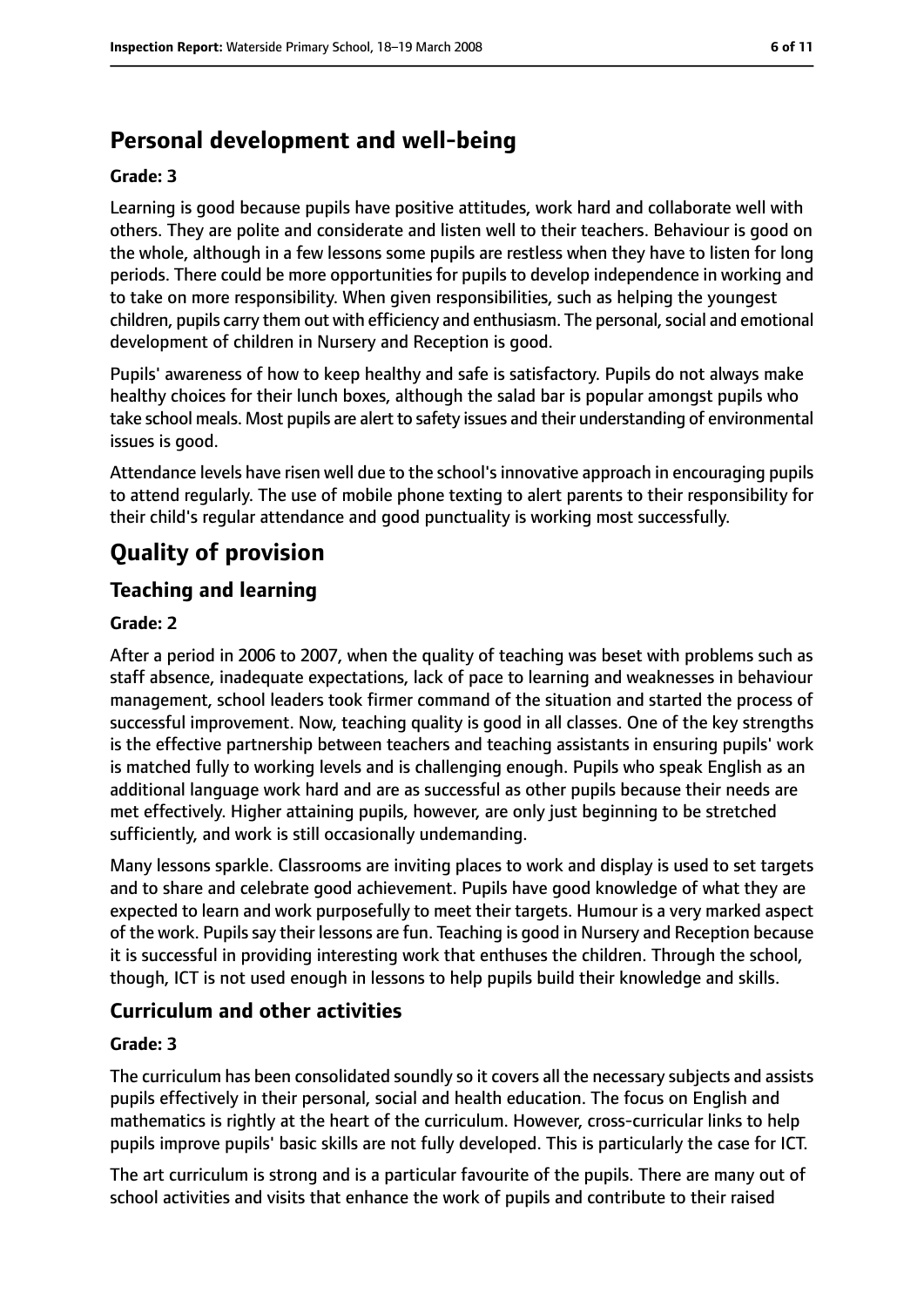achievement. The links with local museums, theatres and art galleries are particularly helpful in enriching pupils' experiences and strengthening spiritual, moral, social and cultural education.

The curriculum for children in Nursery and Reception is good. There are many fun activities that engage the children in purposeful play and some exciting learning experiences. The recent visit of the fire engine was a high spot for the children.

## **Care, guidance and support**

#### **Grade: 3**

Procedures to safeguard pupils, such as the vetting of staff, are thorough and meet government requirements. Child protection systems are rigorous. The school makes sure that pupils from all backgrounds are able to achieve soundly, including those who do not complete all their primary education at the school. Parents are involved well in the work to improve pupils' speaking, reading and writing skills. Behaviour management is effective and senior leaders refuse to use exclusion as a means of controlling behaviour. Instead, pupils who display challenging behaviour are counselled and supported well so they can return to good learning quickly.

Pupils know their targets for English and mathematics and, increasingly, for science. They do not, however, have consistent opportunities to talk about their own achievement. Marking does not identify what steps each pupil must take to reach their targets. Teaching staff give good encouragement to all pupils and this is reflected in the hard work that pupils show. Pupils with learning difficulties and/or disabilities are guided well so they make good progress.

# **Leadership and management**

#### **Grade: 2**

The headteacher has developed a firm focus on improvement that is shared now by all the staff and governors. The local authority has provided effective support to help the school move ahead and to make sure its priorities are the right ones. Gradually, the local authority has been able to reduce this support, and the school is now taking charge of its own future. School leaders have a reliable understanding of its performance and continue to focus their efforts for improvement on the strengthening of teaching quality, pupils' achievement and standards. The transfer to the new buildings, which was a substantial operation, was managed well.

Improvements are apparent across a broad front of the school's work. Standards are rising well and there is much more security and consistency in the quality of provision. The school has raised expectations of achievement and its targets are challenging. Subject leaders have not yet had the opportunity to check that such targets are met in their areas of responsibility, although the school has reorganised its middle management in readiness for such work and to make its self-evaluation even more rigorous. Given the success with which the school has pursued improvement, it is evident it has satisfactory capacity to strengthen its work even more.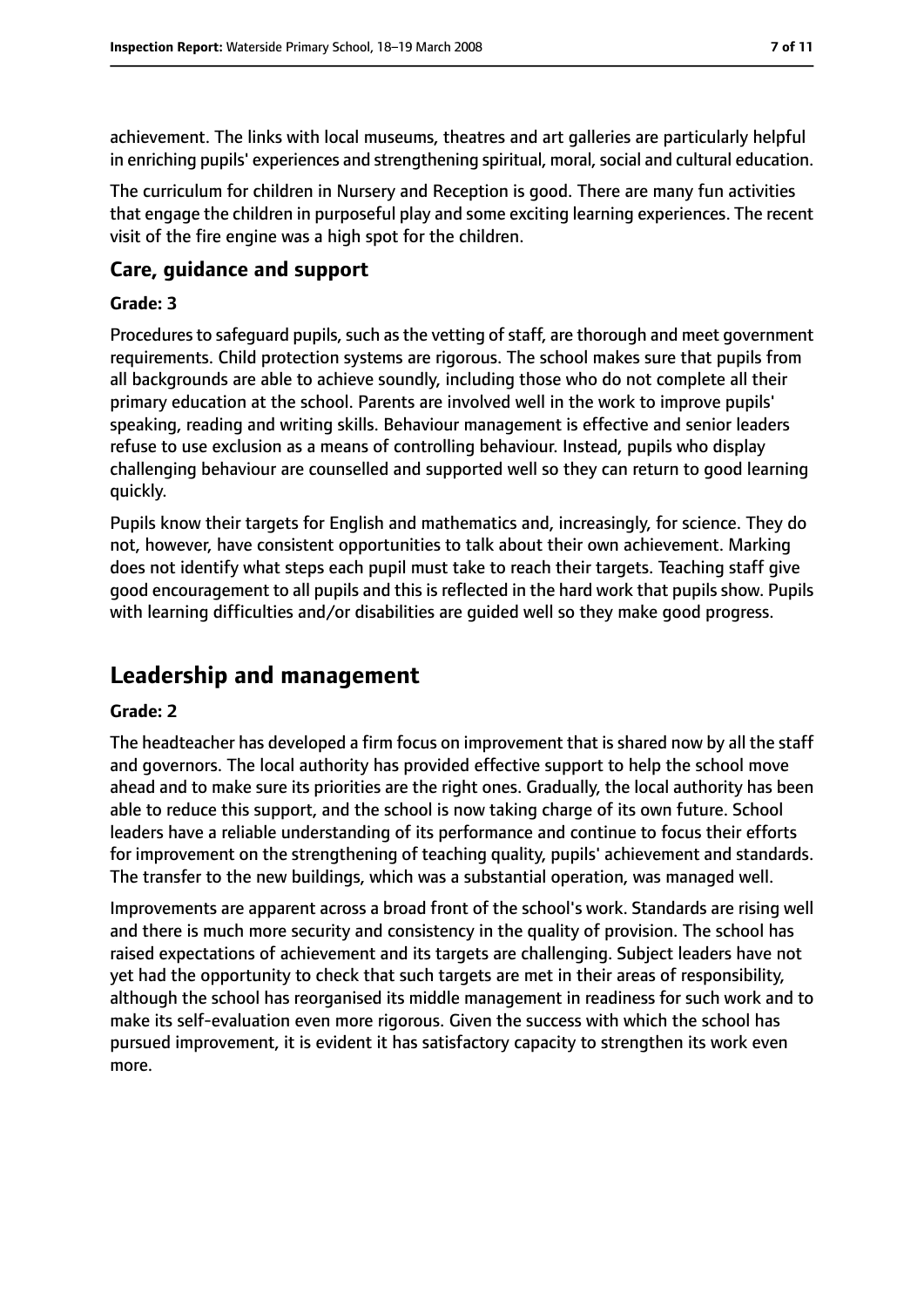**Any complaints about the inspection or the report should be made following the procedures set out in the guidance 'Complaints about school inspection', which is available from Ofsted's website: www.ofsted.gov.uk.**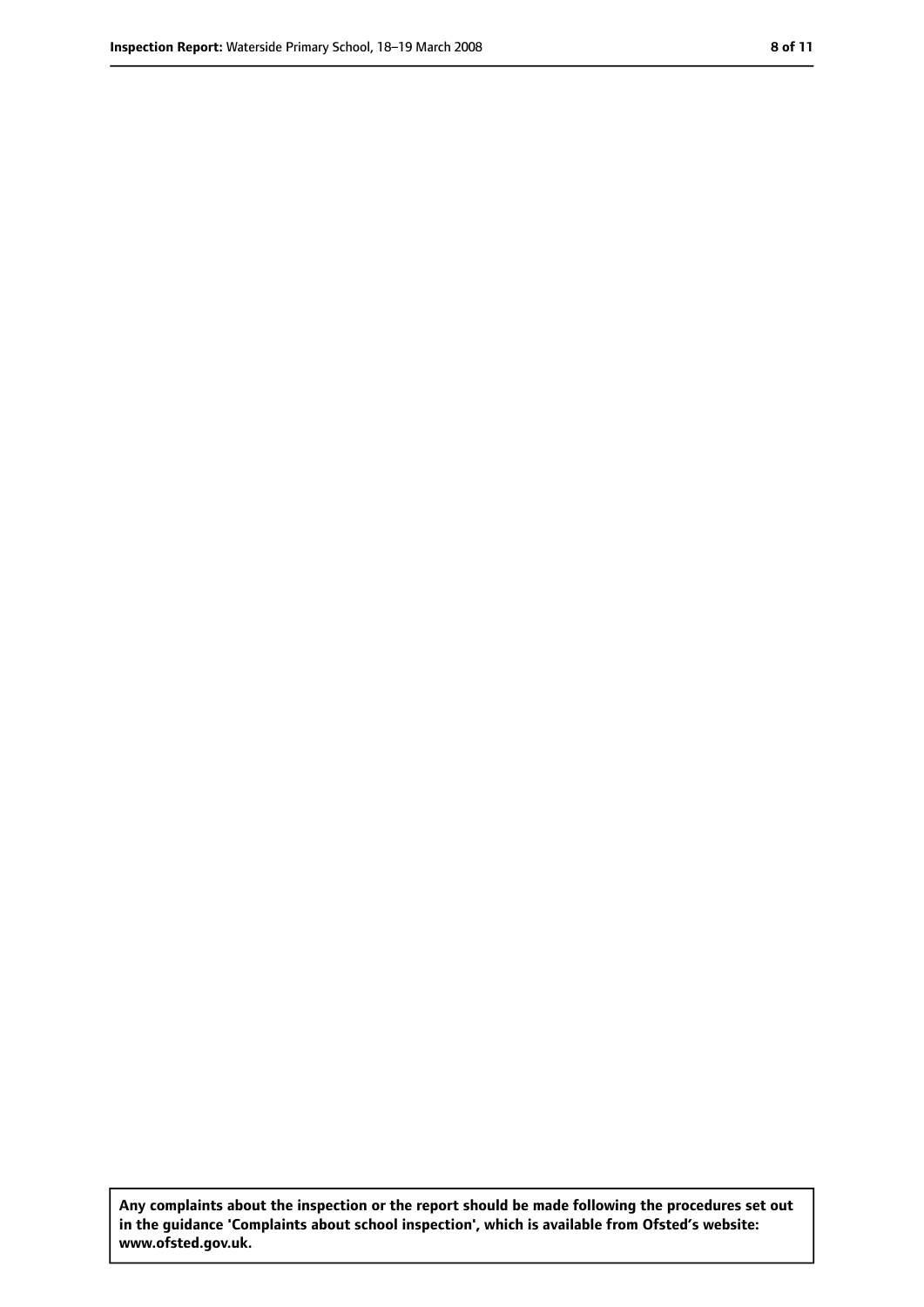#### **Annex A**

# **Inspection judgements**

| $^{\backprime}$ Key to judgements: grade 1 is outstanding, grade 2 good, grade 3 satisfactory, and | <b>School</b>  |
|----------------------------------------------------------------------------------------------------|----------------|
| arade 4 inadequate                                                                                 | <b>Overall</b> |

## **Overall effectiveness**

| How effective, efficient and inclusive is the provision of education, integrated<br>care and any extended services in meeting the needs of learners? |     |
|------------------------------------------------------------------------------------------------------------------------------------------------------|-----|
| Effective steps have been taken to promote improvement since the last<br>inspection                                                                  | Yes |
| How well does the school work in partnership with others to promote learners'<br>well-being?                                                         |     |
| The effectiveness of the Foundation Stage                                                                                                            |     |
| The capacity to make any necessary improvements                                                                                                      |     |

## **Achievement and standards**

| How well do learners achieve?                                                                               |  |
|-------------------------------------------------------------------------------------------------------------|--|
| The standards <sup>1</sup> reached by learners                                                              |  |
| How well learners make progress, taking account of any significant variations between<br>groups of learners |  |
| How well learners with learning difficulties and disabilities make progress                                 |  |

## **Personal development and well-being**

| How good is the overall personal development and well-being of the<br>learners?                                  |  |
|------------------------------------------------------------------------------------------------------------------|--|
| The extent of learners' spiritual, moral, social and cultural development                                        |  |
| The extent to which learners adopt healthy lifestyles                                                            |  |
| The extent to which learners adopt safe practices                                                                |  |
| How well learners enjoy their education                                                                          |  |
| The attendance of learners                                                                                       |  |
| The behaviour of learners                                                                                        |  |
| The extent to which learners make a positive contribution to the community                                       |  |
| How well learners develop workplace and other skills that will contribute to<br>their future economic well-being |  |

## **The quality of provision**

| How effective are teaching and learning in meeting the full range of the<br>learners' needs?          |  |
|-------------------------------------------------------------------------------------------------------|--|
| How well do the curriculum and other activities meet the range of needs<br>and interests of learners? |  |
| How well are learners cared for, quided and supported?                                                |  |

 $^1$  Grade 1 - Exceptionally and consistently high; Grade 2 - Generally above average with none significantly below average; Grade 3 - Broadly average to below average; Grade 4 - Exceptionally low.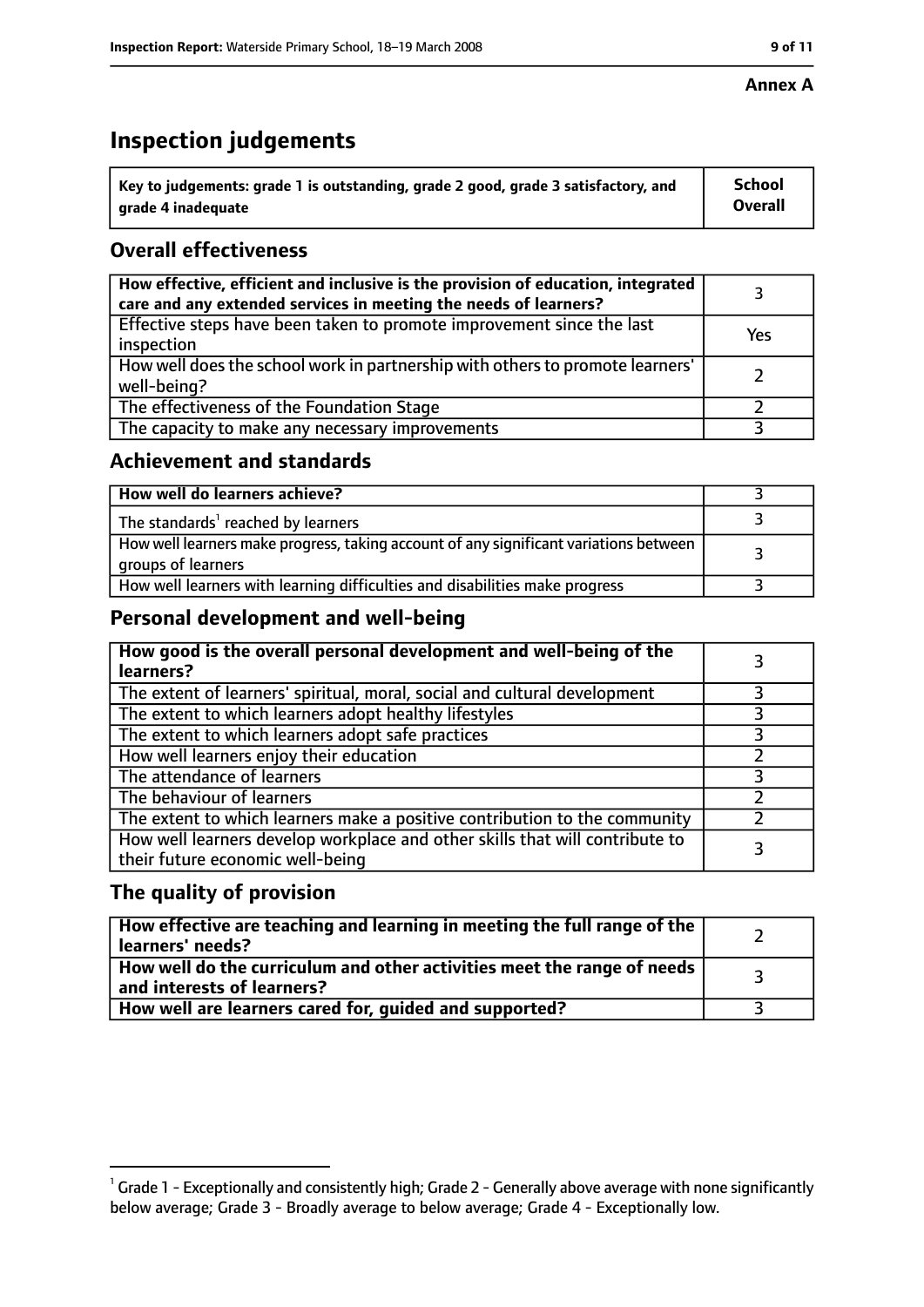# **Annex A**

# **Leadership and management**

| How effective are leadership and management in raising achievement              |     |
|---------------------------------------------------------------------------------|-----|
| and supporting all learners?                                                    |     |
| How effectively leaders and managers at all levels set clear direction leading  |     |
| to improvement and promote high quality of care and education                   |     |
| How effectively leaders and managers use challenging targets to raise standards | 3   |
| The effectiveness of the school's self-evaluation                               | 3   |
| How well equality of opportunity is promoted and discrimination tackled so      | 3   |
| that all learners achieve as well as they can                                   |     |
| How effectively and efficiently resources, including staff, are deployed to     |     |
| achieve value for money                                                         |     |
| The extent to which governors and other supervisory boards discharge their      |     |
| responsibilities                                                                |     |
| Do procedures for safequarding learners meet current government                 | Yes |
| requirements?                                                                   |     |
| Does this school require special measures?                                      | No  |
| Does this school require a notice to improve?                                   | No  |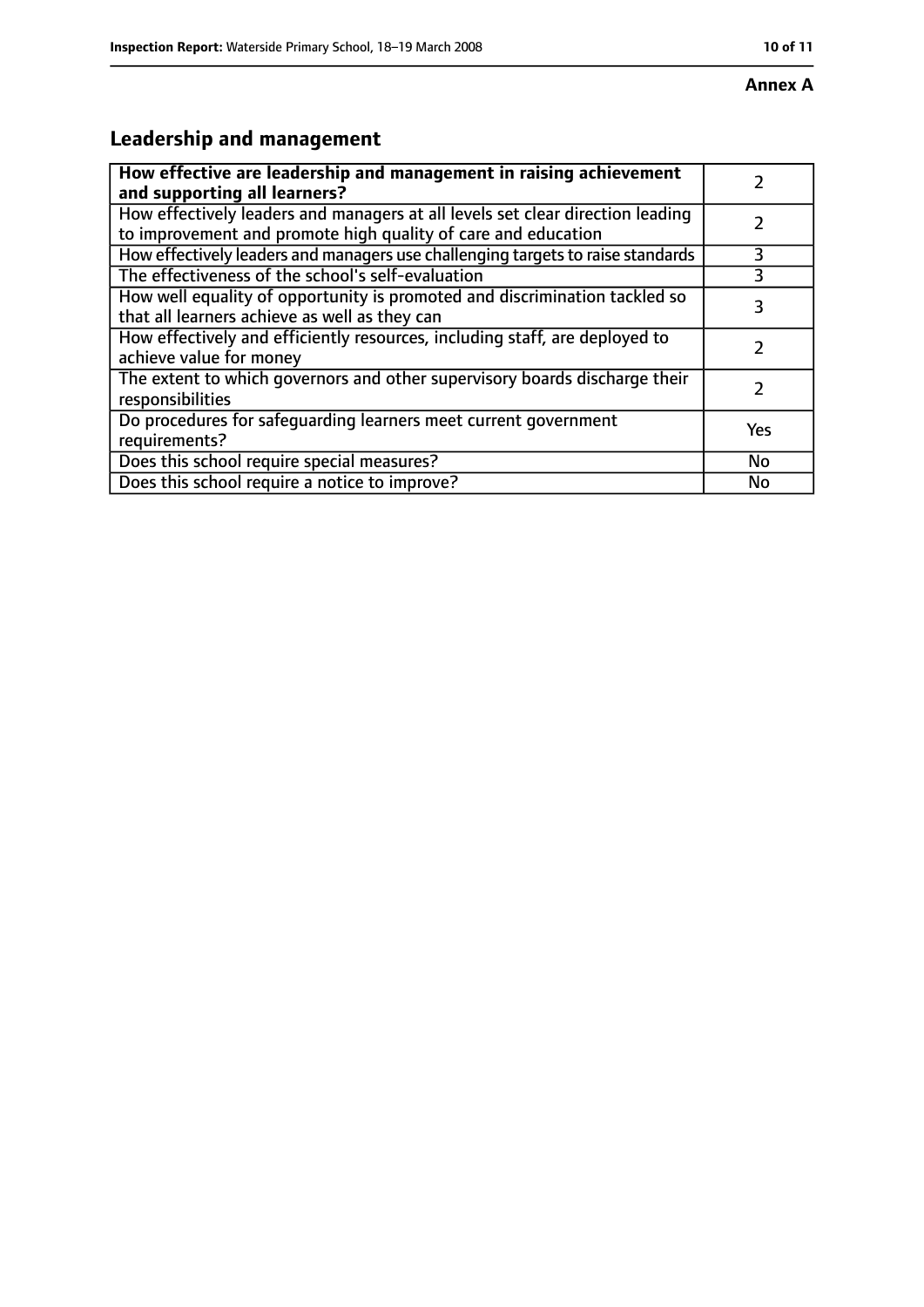#### **Annex B**

# **Text from letter to pupils explaining the findings of the inspection**

25 March 2008

#### Dear Pupils

Inspection of Waterside Primary School, Stoke-on-Trent ST1 3JS

We enjoyed our visit to your school. We want to thank you for your friendly welcome and the help you gave us in finding out about your work.

We think that your school has improved a lot since you moved into the new buildings. It no longer has the big weaknesses that meant you did not learn as well as you might. It now gives you a satisfactory education.

We found some good things in school.

- You are well taught and your progress is improving quickly.
- You reach average standards.
- Children in Nursery and Reception make good progress.
- Your behaviour is good, you enjoy school and try hard.
- Pupils from all backgrounds work well together.
- There is a lot of fun in your learning and you are keen to join in the out of school activities.
- You are well cared for.
- Mrs Pickin expects you and the staff to do your best at all times.

We have suggested that your teachers make improvements to three things.

- Help more of you reach the higher levels in your work.
- Encourage the teachers who lead each subject to get more involved in checking the quality of teaching and learning.
- Give you more chances to talk about your work and tell you more often how to improve it.

We know you will help your teachers to make these improvements. To start, you could show in your books that you have read the comments your teachers have made. The staff will show you how to do this.

Good luck for the future.

Yours sincerely

David Carrington Lead inspector